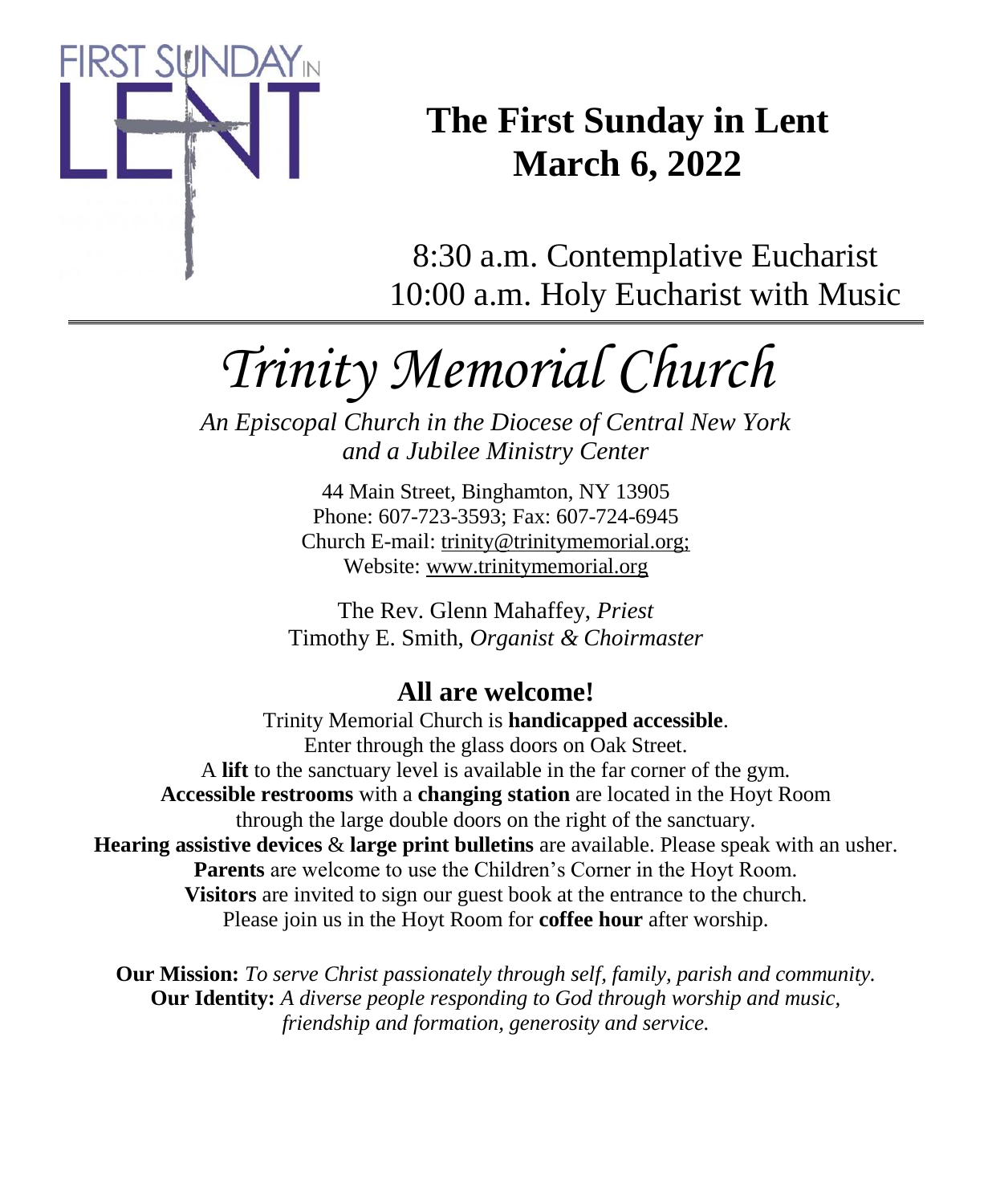# **The Gathering**

#### **Prelude Solemn Melody Walford Davies**

### **The Great Litany**

 *8:30 a.m.:* 

*Please use the Book of Common Prayer, page 148*

*10:00 a.m.:*

*The words and music to the Great Litany are included as a separate booklet which is inserted in your bulletin.* 

*Please leave this booklet on the table at the Main Street or Hoyt Room entrance after the service so they can be re-used.*

### **The Collect of the Day**

*Celebrant* The Lord be with you.

*People And also with you.*

*Celebrant* Let us pray.

Almighty God, whose blessed Son was led by the Spirit to be tempted by Satan: Come quickly to help us who are assaulted by many temptations; and, as you know the weaknesses of each of us, let each one find you mighty to save; through Jesus Christ your Son our Lord, who lives and reigns with you and the Holy Spirit, one God, now and for ever. *Amen.*

# **The Lessons**

### **The First Reading: Deuteronomy 26:1-11**

When you have come into the land that the LORD your God is giving you as an inheritance to possess, and you possess it, and settle in it, you shall take some of the first of all the fruit of the ground, which you harvest from the land that the LORD your God is giving you, and you shall put it in a basket and go to the place that the LORD your God will choose as a dwelling for his name. You shall go to the priest who is in office at that time, and say to him, "Today I declare to the LORD your God that I have come into the land that the LORD swore to our ancestors to give us." When the priest takes the basket from your hand and sets it down before the altar of the LORD your God, you shall make this response before the LORD your God: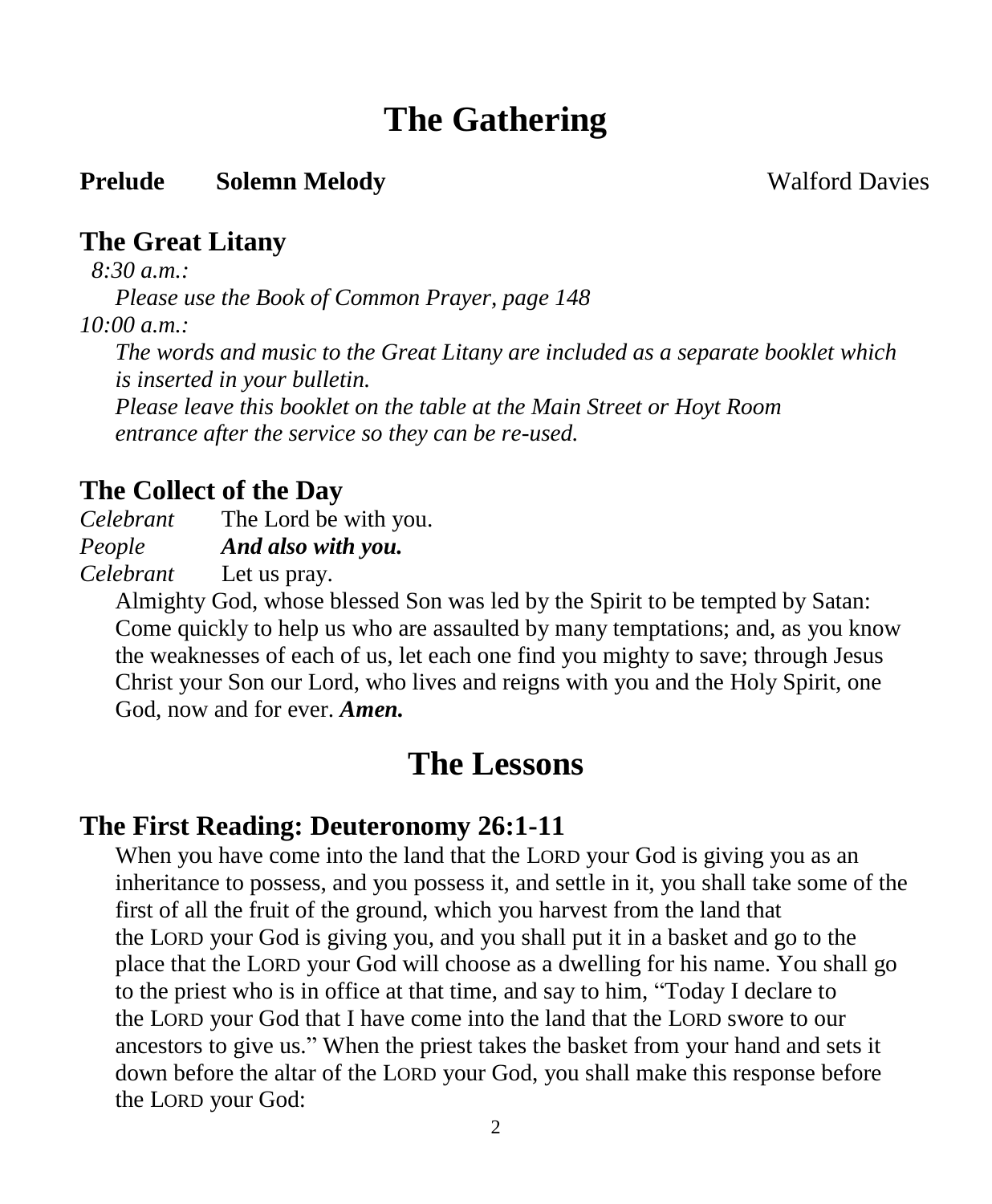"A wandering Aramean was my ancestor; he went down into Egypt and lived there as an alien, few in number, and there he became a great nation, mighty and populous. When the Egyptians treated us harshly and afflicted us, by imposing hard labor on us, we cried to the LORD, the God of our ancestors; the LORD heard our voice and saw our affliction, our toil, and our oppression. The LORD brought us out of Egypt with a mighty hand and an outstretched arm, with a terrifying display of power, and with signs and wonders; and he brought us into this place and gave us this land, a land flowing with milk and honey. So now I bring the first of the fruit of the ground that you, O LORD, have given me."

You shall set it down before the LORD your God and bow down before the LORD your God. Then you, together with the Levites and the aliens who reside among you, shall celebrate with all the bounty that the LORD your God has given to you and to your house.

*Celebrant* The Word of the Lord. *People Thanks be to God.* **Psalm 91:1-2, 9-16** 8:30 a.m. People read the Psalm. 10 a.m. People sing the refrain after verses 2, 10, 12, 14, 16. God shall give the an-gels charge ov-er you, keep you in all your ways.  $\cdot$  to C 2010, Thom Roberton

1 He who dwells in the shelter of the Most High, abides under the shadow of the Almighty.

2 He shall say to the LORD,

"You are my refuge and my stronghold,

my God in whom I put my trust." REFRAIN

- 9 Because you have made the LORD your refuge, and the Most High your habitation,
- 10 There shall no evil happen to you, neither shall any plague come near your dwelling. REFRAIN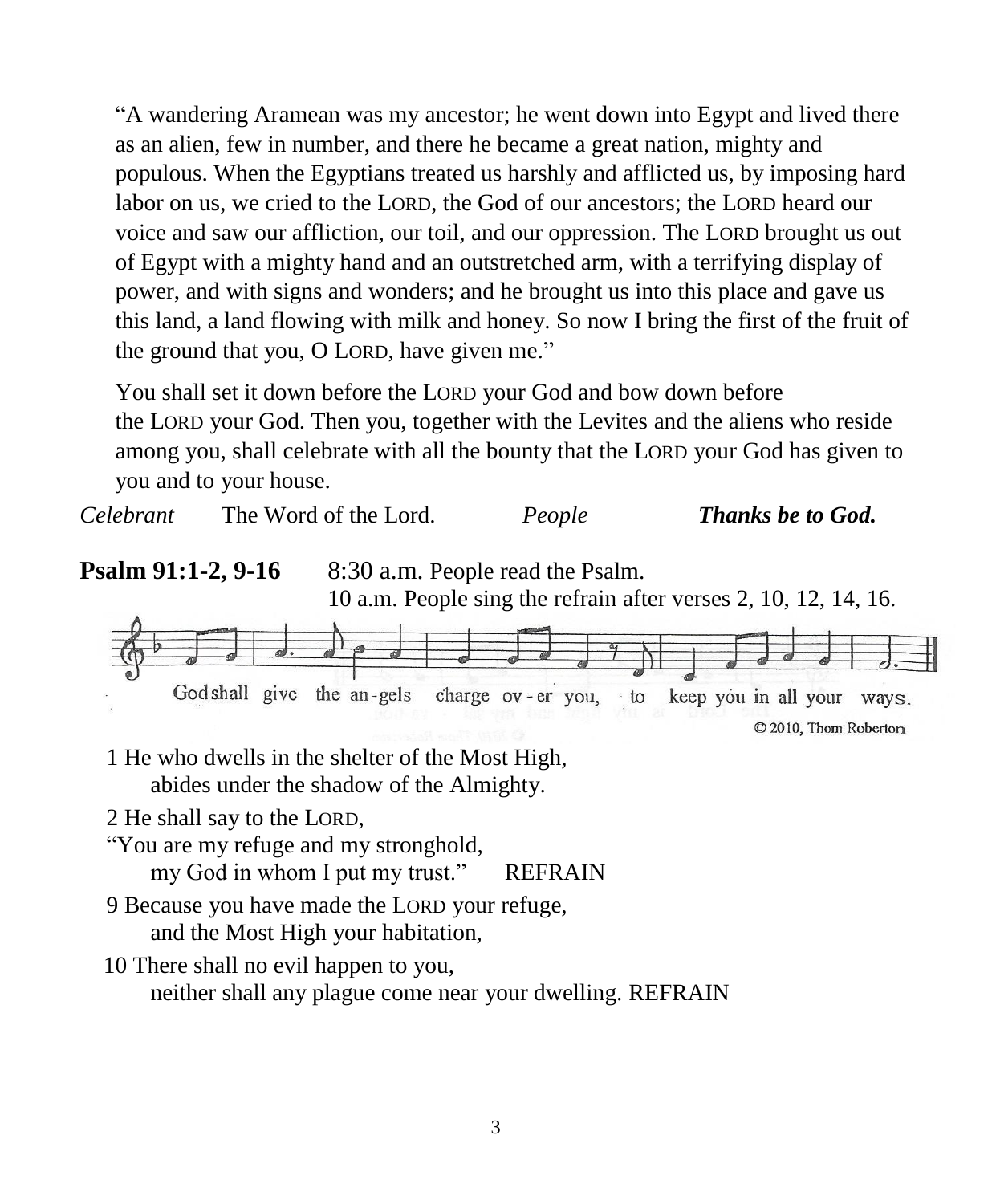

- 15 He shall call upon me, and I will answer him; I am with him in trouble; I will rescue him and bring him to honor.
- 16 With long life will I satisfy him, and show him my salvation. REFRAIN

### **The Second Reading: Romans 10:8b-13**

"The word is near you,

on your lips and in your heart"

(that is, the word of faith that we proclaim); because if you confess with your lips that Jesus is Lord and believe in your heart that God raised him from the dead, you will be saved. For one believes with the heart and so is justified, and one confesses with the mouth and so is saved.

The scripture says, "No one who believes in him will be put to shame." For there is no distinction between Jew and Greek; the same Lord is Lord of all and is generous to all who call on him. For, "Everyone who calls on the name of the Lord shall be saved."

| The Word of the Lord.<br>Celebrant | People | <b>Thanks be to God.</b> |
|------------------------------------|--------|--------------------------|
|------------------------------------|--------|--------------------------|

**Hymn 142 Lord, Who Throughout These Forty Days** *St. Flavian*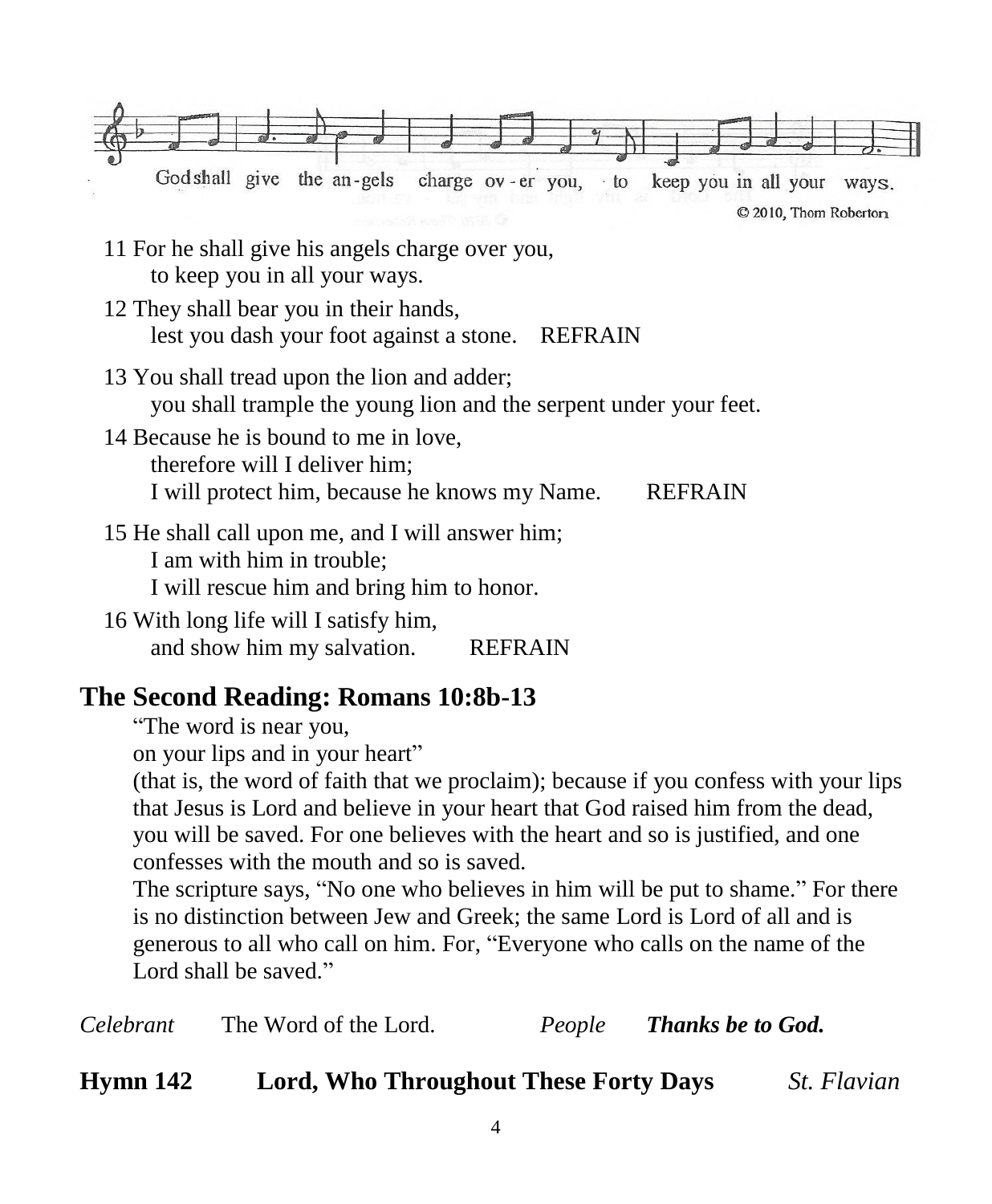*Celebrant* The Holy Gospel of our Lord Jesus Christ according to Luke. *People Glory to you, Lord Christ.*

## **The Holy Gospel: Luke 4:1-13** The Rev. Glenn Mahaffey

After his baptism, Jesus, full of the Holy Spirit, returned from the Jordan and was led by the Spirit in the wilderness, where for forty days he was tempted by the devil. He ate nothing at all during those days, and when they were over, he was famished. The devil said to him, "If you are the Son of God, command this stone to become a loaf of bread." Jesus answered him, "It is written, 'One does not live by bread alone.""

Then the devil led him up and showed him in an instant all the kingdoms of the world. And the devil said to him, "To you I will give their glory and all this authority; for it has been given over to me, and I give it to anyone I please. If you, then, will worship me, it will all be yours. Jesus answered him, "It is written,

'Worship the Lord your God, and serve only him.'"

Then the devil took him to Jerusalem, and placed him on the pinnacle of the temple, saying to him, "If you are the Son of God, throw yourself down from here, for it is written, 'He will command his angels concerning you, to protect you,' and On their hands they will bear you up, so that you will not dash your foot against a stone.'"

Jesus answered him, "It is said, 'Do not put the Lord your God to the test.'" When the devil had finished every test, he departed from him until an opportune time.

| Celebrant     | The Gospel of the Lord. | People | <b>Praise to you, Lord Christ.</b> |
|---------------|-------------------------|--------|------------------------------------|
| <b>Sermon</b> |                         |        | The Rev. Glenn Mahaffey            |

5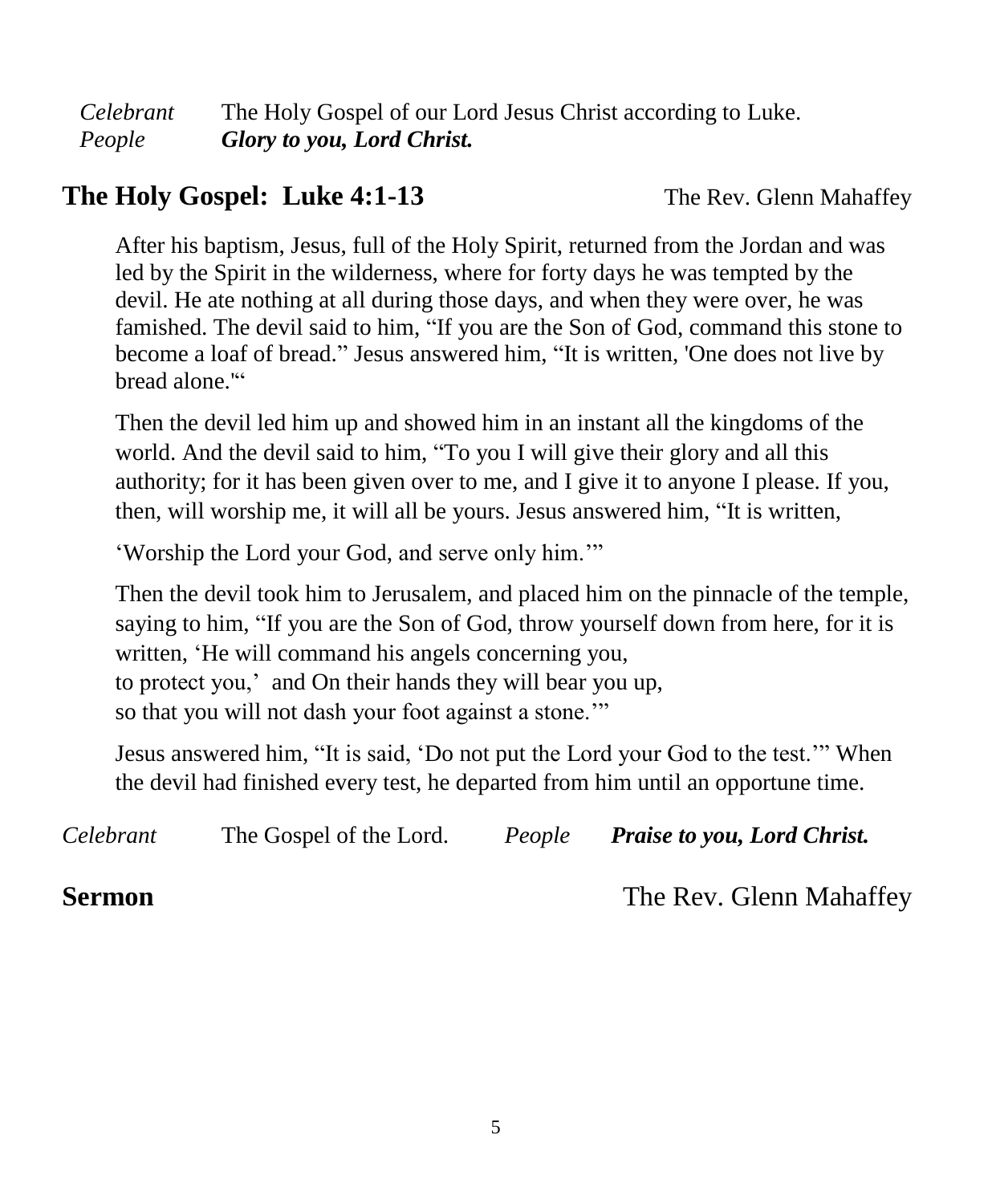### **The Nicene Creed**

*We believe in one God, the Father, the Almighty maker of heaven and earth, of all that is, seen and unseen.*

*We believe in one Lord, Jesus Christ, the only Son of God, eternally begotten of the Father, God from God, Light from Light, true God from true God, begotten, not made, of one Being with the Father. Through him all things were made. For us and for our salvation he came down from heaven: by the power of the Holy Spirit he became incarnate from the Virgin Mary, and was made man. For our sake he was crucified under Pontius Pilate; he suffered death and was buried. On the third day he rose again in accordance with the Scriptures; he ascended into heaven and is seated at the right hand of the Father. He will come again in glory to judge the living and the dead, and his kingdom will have no end.*

*We believe in the Holy Spirit, the Lord, the giver of life, who proceeds from the Father and the Son. With the Father and the Son he is worshiped and glorified. He has spoken through the Prophets. We believe in one holy catholic and apostolic Church. We acknowledge one baptism for the forgiveness of sins. We look for the resurrection of the dead, and the life of the world to come. Amen.*

### **The Peace**

*Celebrant* The peace of the Lord be always with you. *People And also with you.*

*All greet one another in the name of the Lord.*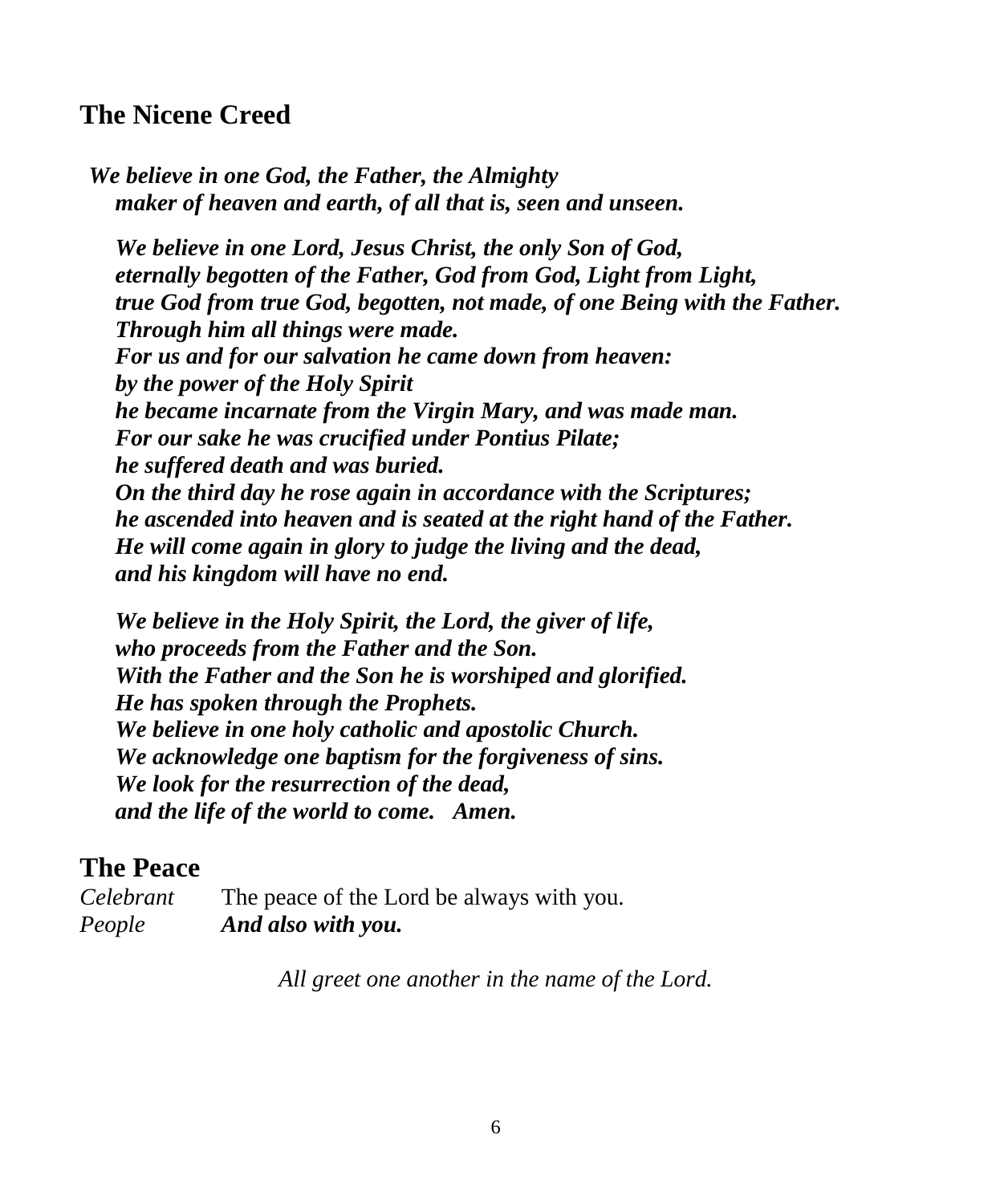# **The Holy Communion**

#### **The Offertory Sentence**

**Anthem** Lord, Let Me Know Mine End Maurice Greene *Barbara Crowle & Christina Taylor, sopranos*

*Lord, let me know mine end, and the number of my days, that I may be certified how long I have to live. Behold, thou hast made my days as it were a span long, and mine age is even as nothing in respect of thee; And verily every man living is altogether vanity. For man walketh in a vain shadow, and disquieteth himself in vain; he heapeth up riches, and cannot tell who shall gather them. And now, Lord, what is my hope? truly my hope is even in thee. Hear my prayer, 0 Lord, and with thine ears consider my calling; hold not thy peace at my tears. O spare me a little, that I may recover my strength, before I go hence, and be no more seen. (Psalm 39)*

#### **Offertory Hymn 401, stanza 5** *Leoni*

*The whole triumphant host give thanks to God on high; "Hail Father, Son and Holy Ghost" they ever cry; Hail Abra'ms Lord divine! With heaven our songs we raise; All might and majesty are thine, and endless praise.*

|       |  |  | The Great Thanksgiving: Eucharistic Prayer C | (BCP, p. 369) |
|-------|--|--|----------------------------------------------|---------------|
| - - - |  |  |                                              |               |

| (BCP, p. 369) |  |  |
|---------------|--|--|
|               |  |  |

| Celebrant | The Lord be with you.                      |
|-----------|--------------------------------------------|
| People    | And also with you.                         |
| Celebrant | Lift up your hearts.                       |
| People    | We lift them to the Lord.                  |
| Celebrant | Let us give thanks to the Lord our God.    |
| People    | It is right to give our thanks and praise. |

#### *Celebrant*

God of all power, Ruler of the Universe, you are worthy of glory and praise. *People Glory to you for ever and ever.*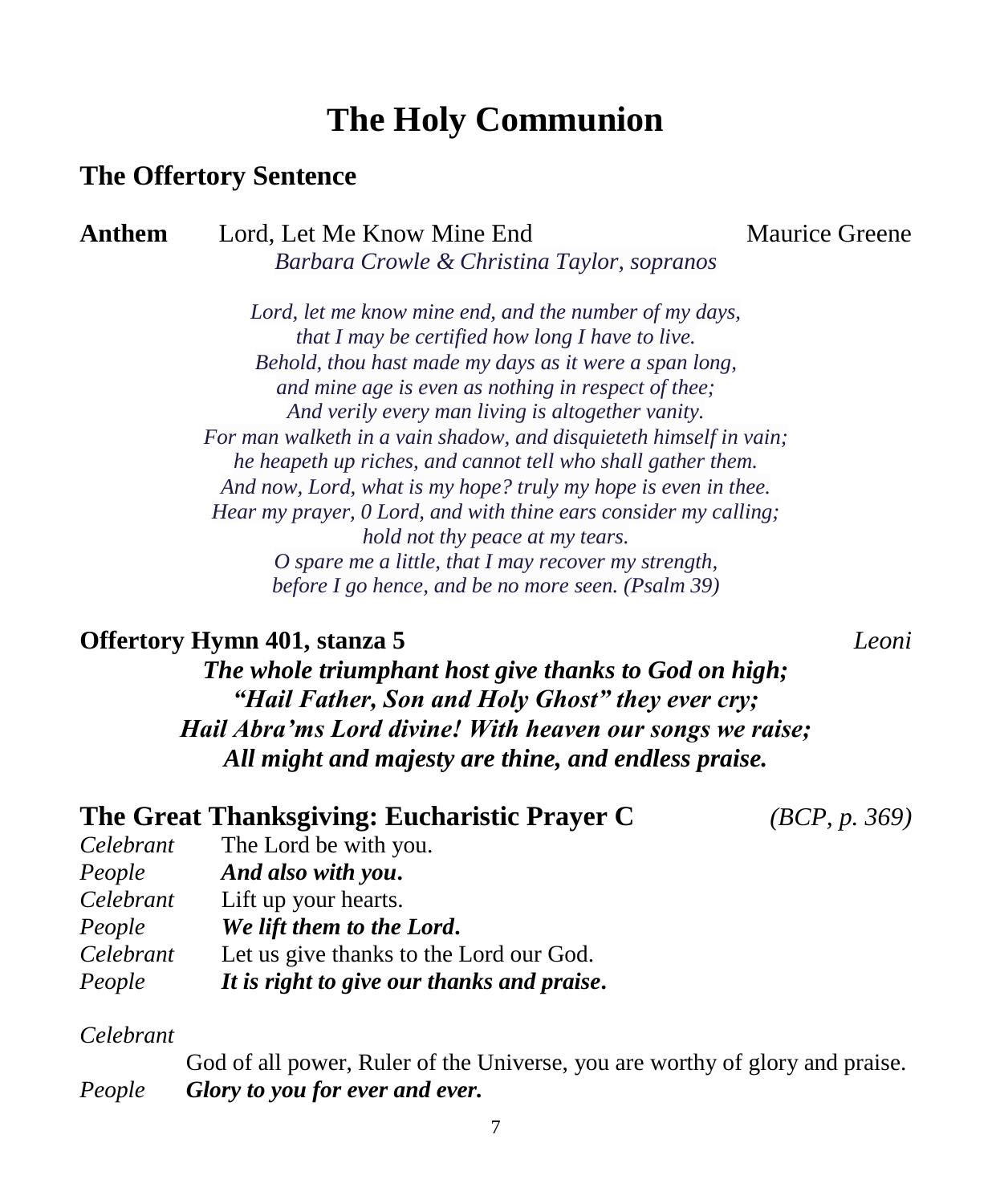*Celebrant*

At your command all things came to be: the vast expanse of interstellar space, galaxies, suns, the planets in their courses, and this fragile earth, our island home.

#### *People By your will they were created and have their being.*

#### *Celebrant*

From the primal elements you brought forth the human race, and blessed us with memory, reason, and skill. You made us the rulers of creation. But we turned against you, and betrayed your trust; and we turned against one another.

#### *People Have mercy, Lord, for we are sinners in your sight.*

#### *Celebrant*

Again and again, you called us to return.

Through prophets and sages you revealed your righteous Law. And in the fullness of time you sent your only Son, born of a woman, to fulfill your Law, to open for us the way of freedom and peace.

#### *People By his blood, he reconciled us. By his wounds, we are healed.*

#### *Celebrant*

And therefore, we praise you, joining with the heavenly chorus, with prophets, apostles, and martyrs, and with all those in every generation who have looked to you in hope, to proclaim with them your glory, in their unending hymn:

### **Sanctus and Benedictus: S127**

*Holy, holy, holy Lord, God of power and might, heaven and earth are full of your glory, Hosanna in the highest. Blessed is he who comes in the name of the Lord. Hosanna in the highest.*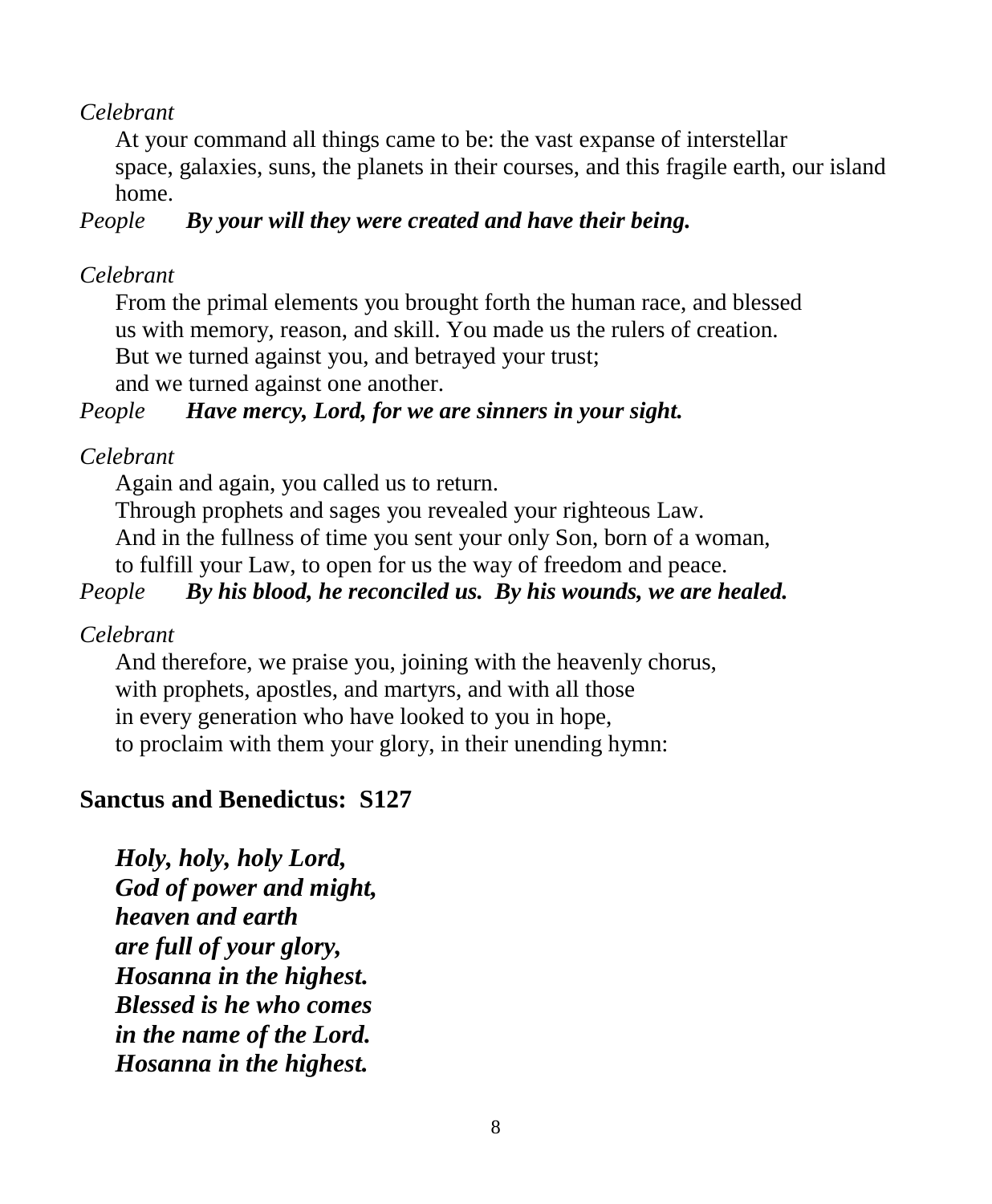#### *Celebrant*

And so, Father, we who have been redeemed by him, and made a new people by water and the Spirit, now bring before you these gifts. Sanctify them by your Holy Spirit to be the Body and Blood of Jesus Christ our Lord.

On the night he was betrayed he took bread, said the blessing, broke the bread, and gave it to his friends, and said, "Take, eat: This is my Body, which is given for you. Do this for the remembrance of me." After supper, he took the cup of wine, gave thanks, and said, "Drink this, all of you: This is my Blood of the new Covenant, which is shed for you and for many for the forgiveness of sins. Whenever you drink it, do this for the remembrance of me." Remembering now his work of redemption, and offering to you this sacrifice of thanksgiving,

#### *Celebrant and People*

#### *We celebrate his death and resurrection, as we await the day of his coming.*

#### *Celebrant*

Lord God of our Ancestors; God and Father of our Lord Jesus Christ: Open our eyes to see your hand at work in the world about us. Deliver us from the presumption of coming to this table for solace only, and not for strength; pardon only and not for renewal. Let the grace of his Holy Communion make us one body, one spirit in Christ, that we may be worthy to serve the world in his name.

#### *Celebrant and People*

#### *Risen Lord, be known to us in the breaking of the Bread.*

#### *Celebrant*

O God, we lift before you those who have asked our prayers for strength, healing, guidance and peace: Diane; Christine; Pam; Drieux; Sai Loksupcharoen; Katherine Bigelow; Michael Abbott Copeland; John & Marcy; Rudy; Nancy Campbell; Andrew & Mary; Rebecca & Chris Seager; Michael Lawler; Ida Fernandes; Michelle; Jeremy & Kristen; Sandra Michael, Bernice Georges;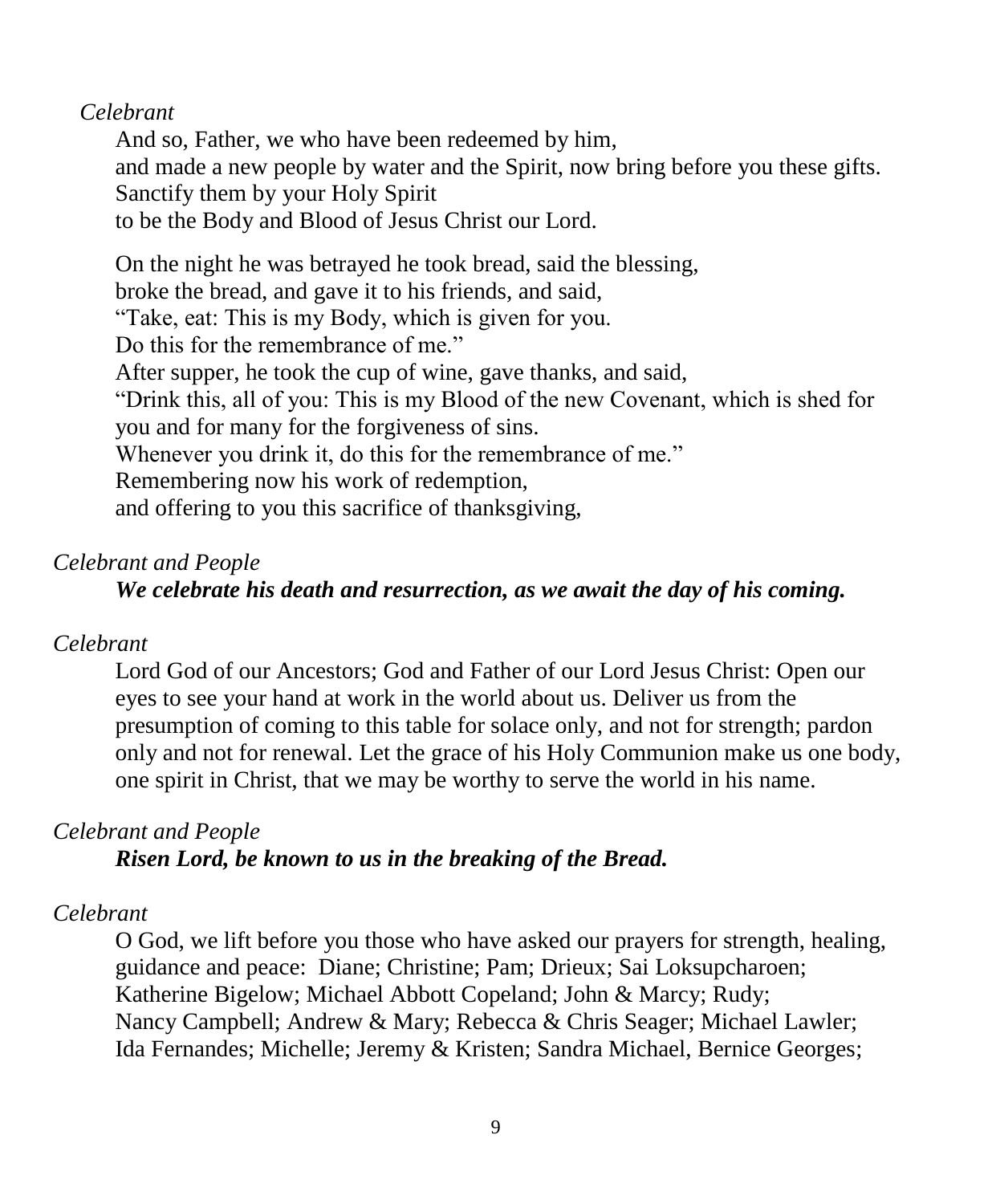Dawn Roessing; Chucky; Tom; Rose; Jeff & Nicole; Connie Alexander; Lorraine; Kent Turner and Family; Phil Evans; Nick Carter, Charles Levchak; Brooks; David; Jennifer, and Wilma Betcher.

We ask your blessing on those who celebrate their birthdays this week: Deanna Feuerbach, Sally Shumaker, Peter Koeppel, Jim Gazda, William Gazda and Carl Betcher.

We remember before you those who have died, especially Karen Bernardo; Clarence E. & Josephine Searle Wright; M. Searle Wright. Accept these prayers and praises, Father, through Jesus Christ our Great High Priest, to whom with you and the Holy Spirit, your Church gives honor, glory and worship from generation to generation. Amen

#### **The Lord's Prayer**

And now, as our Savior Christ has taught us, we are bold to say

*Our Father, who art in heaven, hallowed be thy Name, thy kingdom come, thy will be done, on earth as it is in heaven. Give us this day our daily bread. And forgive us our trespasses, as we forgive those who trespass against us. And lead us not into temptation, but deliver us from evil. For thine is the kingdom, and the power, and the glory, for ever and ever. Amen.*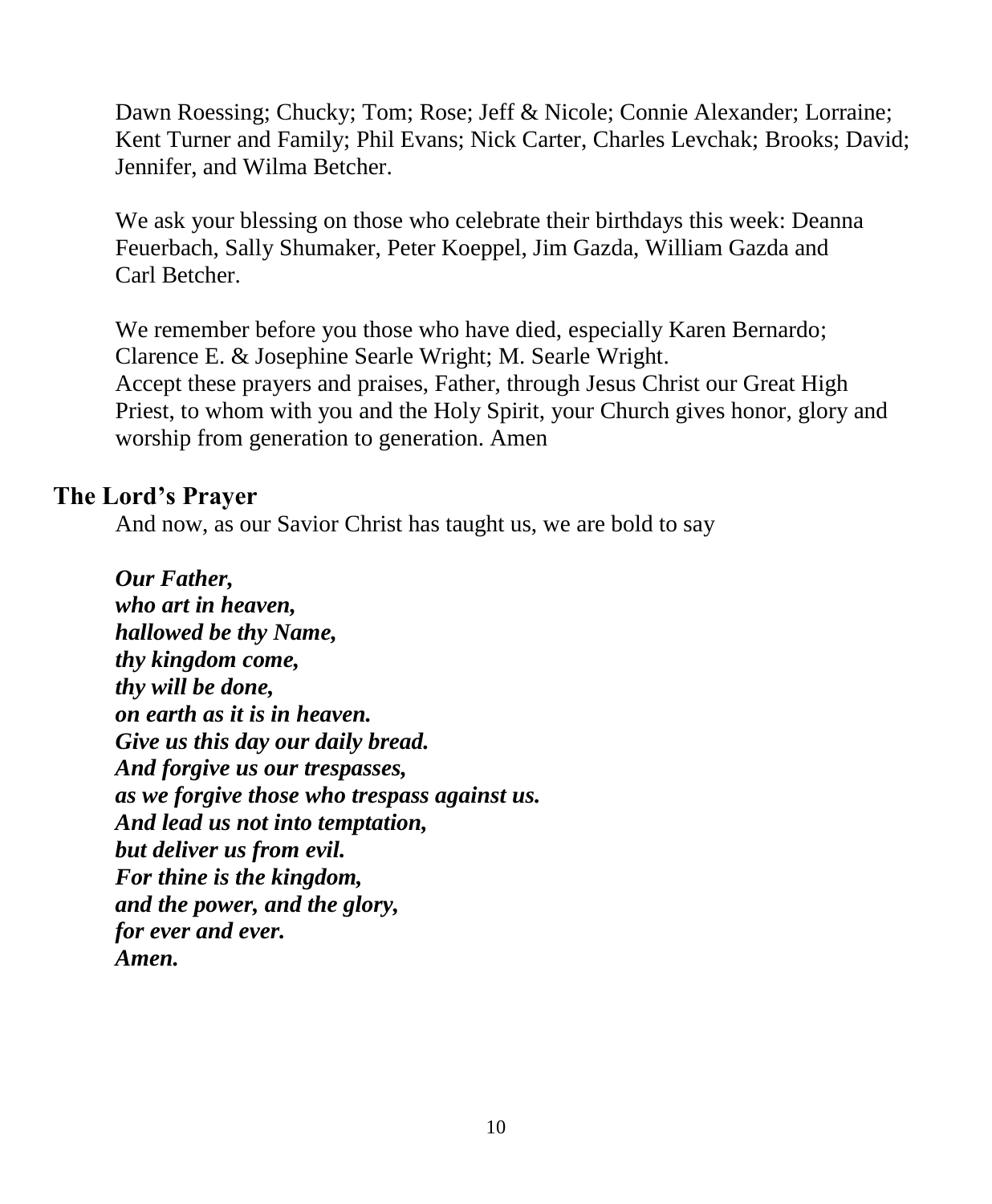#### **The Breaking of the Bread**

*A period of silence is kept.*

#### **Christ Our Passover: S153**



This setting may be sung full by all, or by the choir, or as a versicle and response.

#### **Ministration of Communion**

*Celebrant* The Gifts of God for the People of God.

*All are welcome to receive Communion.*

*This is the table, not of the Church, but of the Lord. It is made ready for those who love him and for those who want to love him more. So, come, you who have much faith and you who have little, you who have been here often and you who have not been here long, you who have tried to follow and you who have failed. Come, because it is the Lord who invites you. It is his will that those who want him can meet him here.*

#### **Hymn 343 Shepherd of Souls, Refresh and Bless** *St. Agnes*

#### **Prayer of Thanksgiving**

*Celebrant* Let us pray. Loving God, we give you thanks for restoring us in your image and nourishing us with spiritual food in the Sacrament of Christ's Body and Blood. Now send us forth a people, forgiven, healed, renewed; that we may proclaim your love to the world and continue in the risen life of Christ our Savior. *Amen.*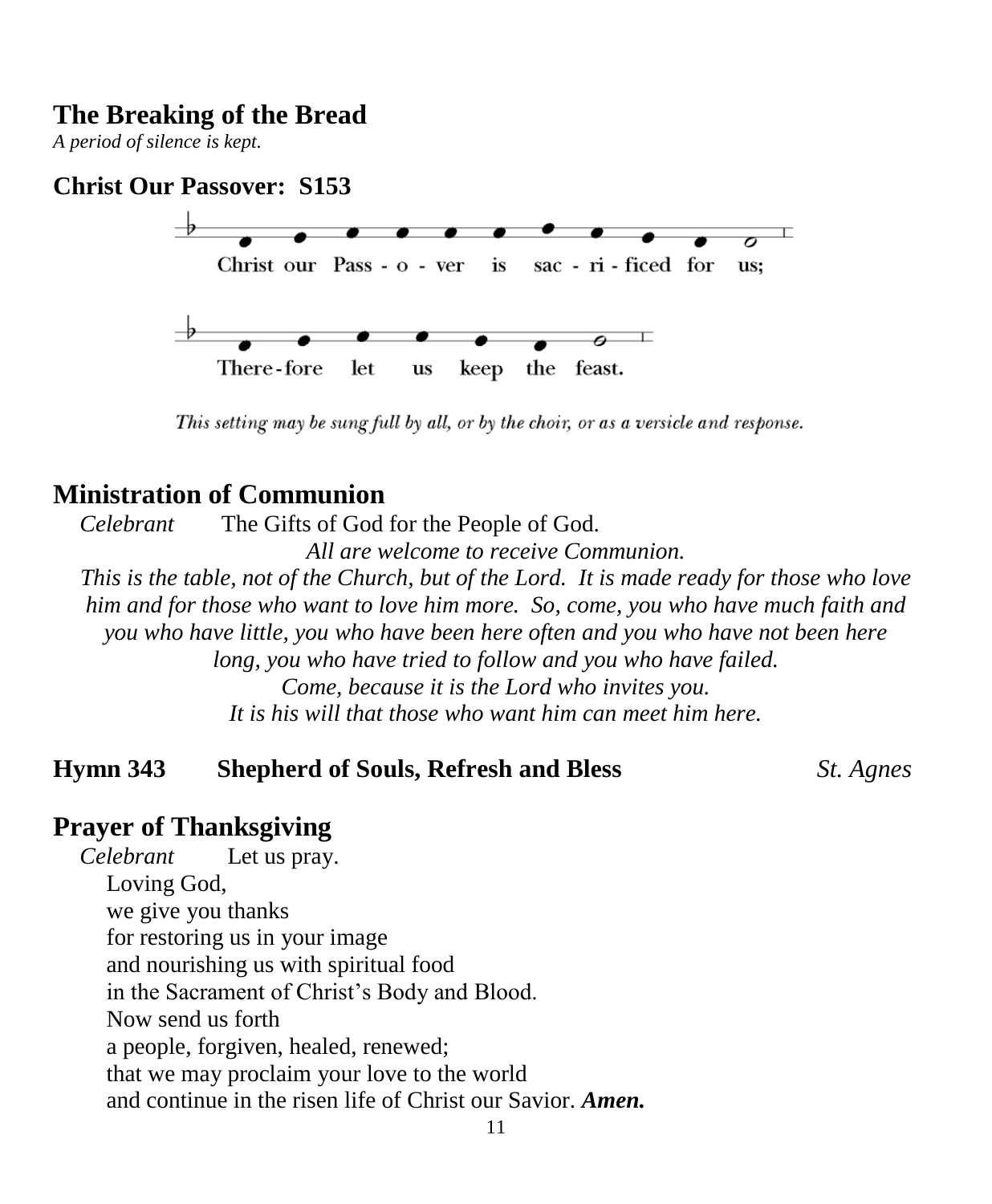# **The Blessing**

| Hymn 143         | The Glory of These Forty Days                                | Erhalt uns, Herr |
|------------------|--------------------------------------------------------------|------------------|
| <b>Dismissal</b> |                                                              |                  |
|                  | <i>Celebrant</i> Let us go forth to love and serve the Lord. |                  |
|                  | People <b>Thanks be to God.</b>                              |                  |
| Postlude         | I Call to Thee, Lord Jesus Christ                            | <b>JS</b> Bach   |

*You are invited to be seated for the postlude.*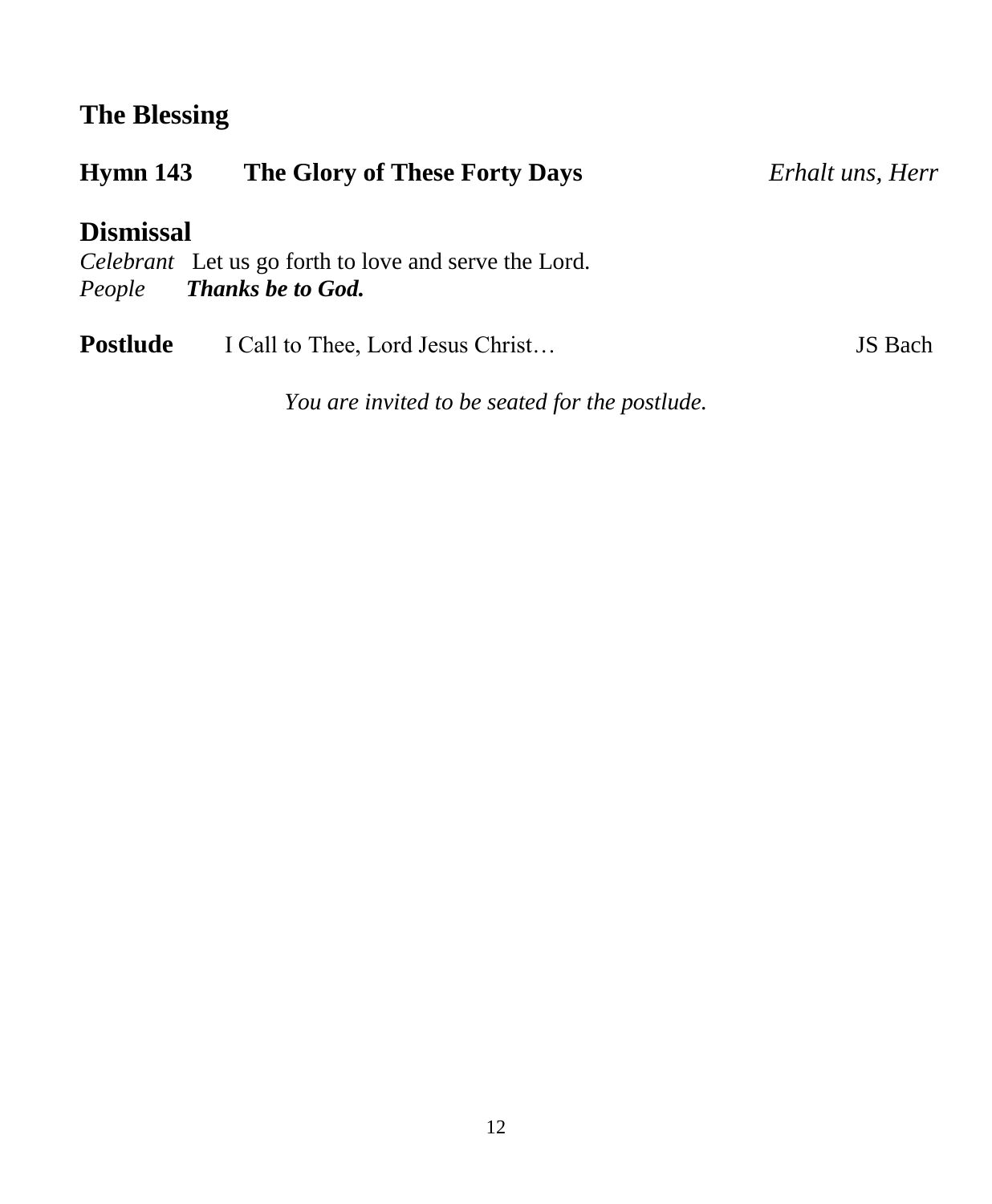## **PRAYER LIST**

*Please keep the following in your daily prayers.*

- **Pray for our church:** For Justin, archbishop of Canterbury; for Michael, presiding bishop; DeDe, our bishop; Glenn, our priest;
- Pray for the people of Emmanuel Episcopal Church, Elmira and
	- the people of Grace Episcopal Church, Elmira;
- Pray for the people of Misión San Romero de América, their priest, the Rev. Juan Pablo Alvarado, and their seminarian Mario Luna in our companion diocese of El Salvador. Pray for the people of the Diocese of South Dakota in the Episcopal Church; Pray for the people of the Anglican Church of Korea.
- Pray for our Jubilee Center; the people, wardens, vestry, and staff of this church.
- Pray for the world, especially for those who are enduring deadly storms and fires, especially those in the tornado ravaged United States, the innocents who are caught in the midst of conflict, especially in Afghanistan and the Ukraine.
- **Pray for those with special needs:** Diane; Christine; Pam; Drieux; Sai Loksupcharoen; Katherine Bigelow; Michael Abbott Copeland; John & Marcy; Rudy; Nancy Campbell; Andrew & Mary; Rebecca & Chris Seager; Michael Lawler; Ida Fernandes; Michelle; Jeremy & Kristen; Sandra Michael, Bernice Georges; Dawn Roessing; Chucky; Tom; Rose; Jeff & Nicole; Connie Alexander; Lorraine; Kent Turner and Family; Phil Evans; Nick Carter, Charles Levchak; Brooks; David; Jennifer, and Wilma Betcher.
- **Pray for those with continuing needs:** Shawn Kaiser; Jessica; Virginia Chatterton; Nancy Pille; Sally; Marsha Brown; Danielle Robbins; Jon Walz Koeppel; Heavenly, Roselle Illsley; Nathaniel Green; Masha Britten; Catherine Gazda; Linda Bobletz.
- **Pray for those celebrating birthdays this week:** Deanna Feuerbach, Sally Shumaker, Peter Koeppel, Jim Gazda, William Gazda and Carl Betcher
- **Pray for all who govern:** Joe, our president; Kathy, our governor; Jason, our county executive, and Jared, our mayor.
- **Pray for members, loved ones, and their families in the military:** Kurt Albaugh, Laura & Nick Carter, Darlene Croston, Colin Davis, Wendy Finley, David Komar, Joshua Loch, Marshall Cohen, and Seth Thomas.
- **Pray for those who have died:** Karen Bernardo who died September 19, 2021; Clarence E. & Josephine Searle Wright; M. Searle Wright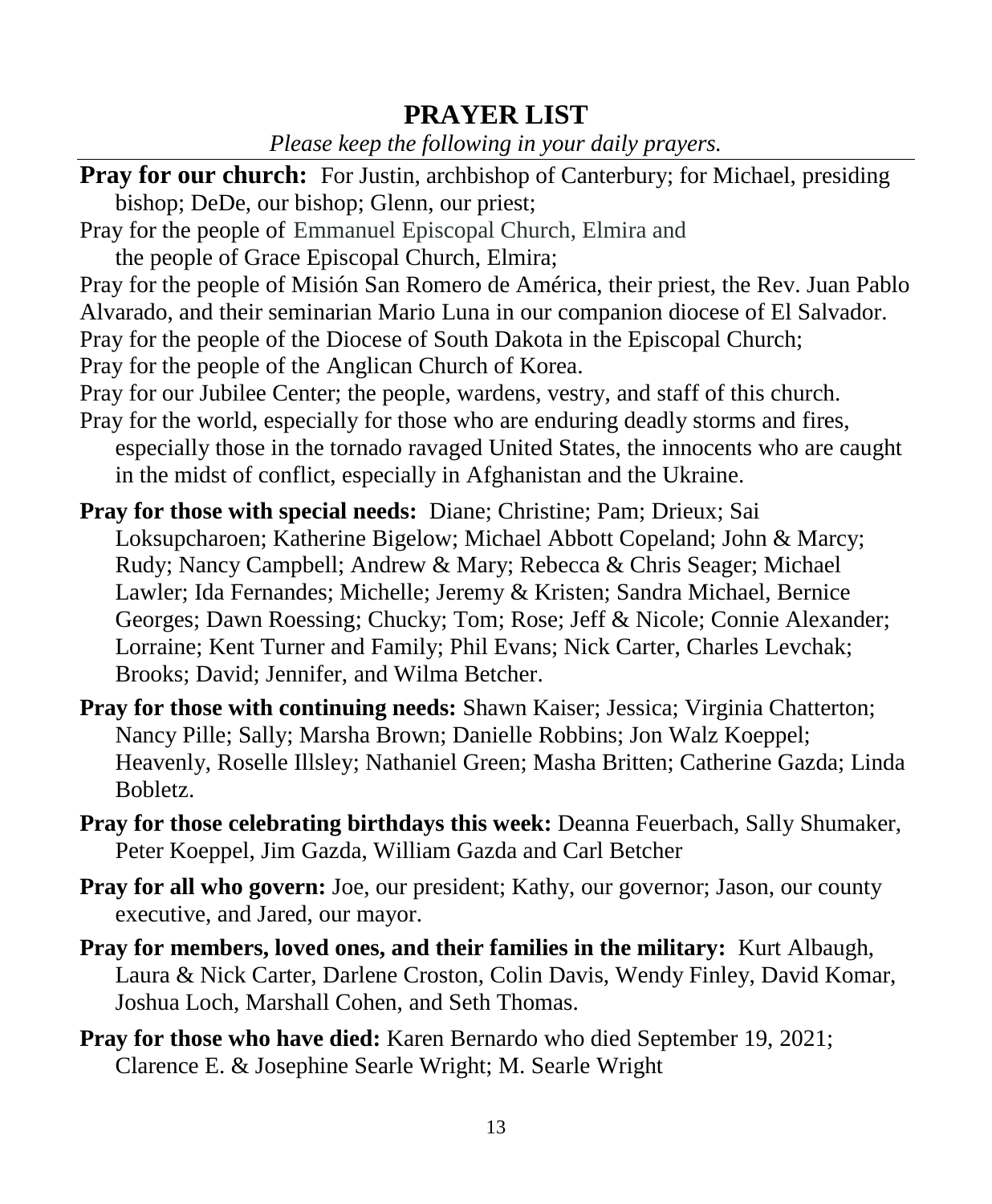## *LIVE streaming*

*The First Sunday of Lent***,** *March 6, 2022 at 10 a.m.*

[YouTube:](https://bit.ly/trinitybinghamton) [bit.ly/trinitybinghamton](https://bit.ly/trinitybinghamton)

# *Calendar*

- ➢ Sunday, March 6, 8:30 a.m.: Contemplative Eucharist
- ➢ Tuesday, March 8, 10:00 a.m.: Food Bank of the Southern Tier
- ➢ Wednesday, March 9, 10:00 a.m.: Virtual Staff Meeting
- ➢ Wednesday, March 9, 12 Noon: Pastoral Care Virtual Meeting
- ➢ Wednesday, March 9, 4:45 p.m.: Executive Committee Virtual Meeting
- ➢ Wednesday, March 9, 7:00 p.m.: Trinity Choir rehearsal
- ➢ Thursday, March 3, 7:00 p.m.: Pickelball-new people welcome

# **Trinity Forum Sundays at 11:30 a.m.**

*In-person Forums will be in the Common Room and on TrinityZoom.org*

• **The River of Life** series (March 6, 13, 20). Fr. Glenn will offer a three weeks series on the River of the Water of Life (Revelation 22: 1):

o March 6 - Week 1: What is the River of the Water of Life and what are its origins in our life?

- o March 13 Week 2: Major tributaries that feed the River of Life.
- o March 20 Week 3: Streams that impact the River of Life each day.

# *Stewardship*

Our Capital Campaign is entering its final days and we are looking forward to closing it on Easter Sunday (April 17). We have received many much appreciated commitments to the campaign already; if you are planning to make a commitment, please do so before Easter! Pledge forms are available at both doors of the church.

- go to [www.trinitymemorial.org](http://www.trinitymemorial.org/) and give through our web site.
- Mail in contributions: Trinity Memorial Church, 44 Main St., Binghamton, NY 13905

• give to the Clergy Discretionary fund to help those in need. (same as above). We greatly appreciate your faithfulness to the mission and ministry of Trinity Memorial Church.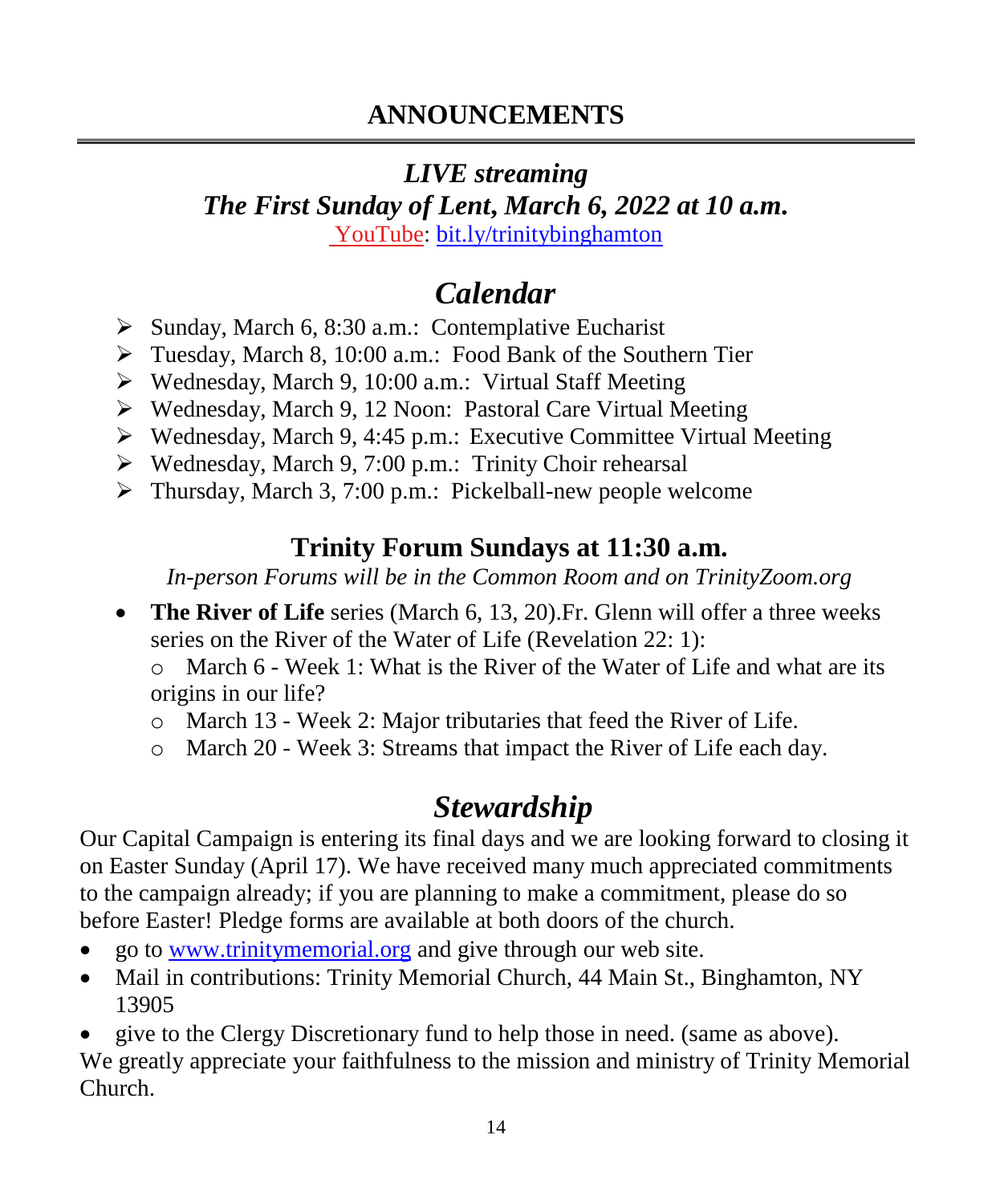The Generosity Report gives bi-weekly information on pledging activity.

| <b>Generosity Update</b>            | Feb. 22/22 |
|-------------------------------------|------------|
| Required weekly contributions       | \$4,029    |
| Last week's contributions           | \$14,763   |
| Required year to date contributions | \$32,231   |
| Contributions received year to date | \$43,405   |
| Year to Date Difference             | \$11,175   |

# **SUNDAY SUPPORT SCHEDULE**

| <b>March 6, 2022</b>         | 10:00 a.m.                                    |  |  |
|------------------------------|-----------------------------------------------|--|--|
| <b>Altar Guild</b>           | Gale Bump Fortner, Dawn Roessing, Ginny Nolan |  |  |
| Acolyte                      | David Scone                                   |  |  |
| <b>Worship Leader</b>        | Greg Keeler                                   |  |  |
| <b>Eucharistic Ministers</b> | Ken Lattimore, Barbara Manzo                  |  |  |
| <b>Lector</b>                | Marjorie Desai                                |  |  |
| <b>Ushers</b>                | Patricia Creagh, Wilma Betcher                |  |  |
| <b>Digital Minister</b>      | <b>Bob Kuzia</b>                              |  |  |

# *Last Week's Outreach*

The Canteen Lunch on February 27 was prepared by St. Mark's Episcopal Church. They made 65 lunches for 24 people and handed them out through the Gym door.

### **CANTEEN SCHEDULE**

| <b>Date</b>      | Cooking                                     | <b>Site Manager</b> | <b>Host</b>           | Pickup |
|------------------|---------------------------------------------|---------------------|-----------------------|--------|
| March 6,<br>2022 | Mulligan/Zaparzynski   Steve Crowle<br>Team |                     | <b>Barb</b><br>Crowle | N/A    |